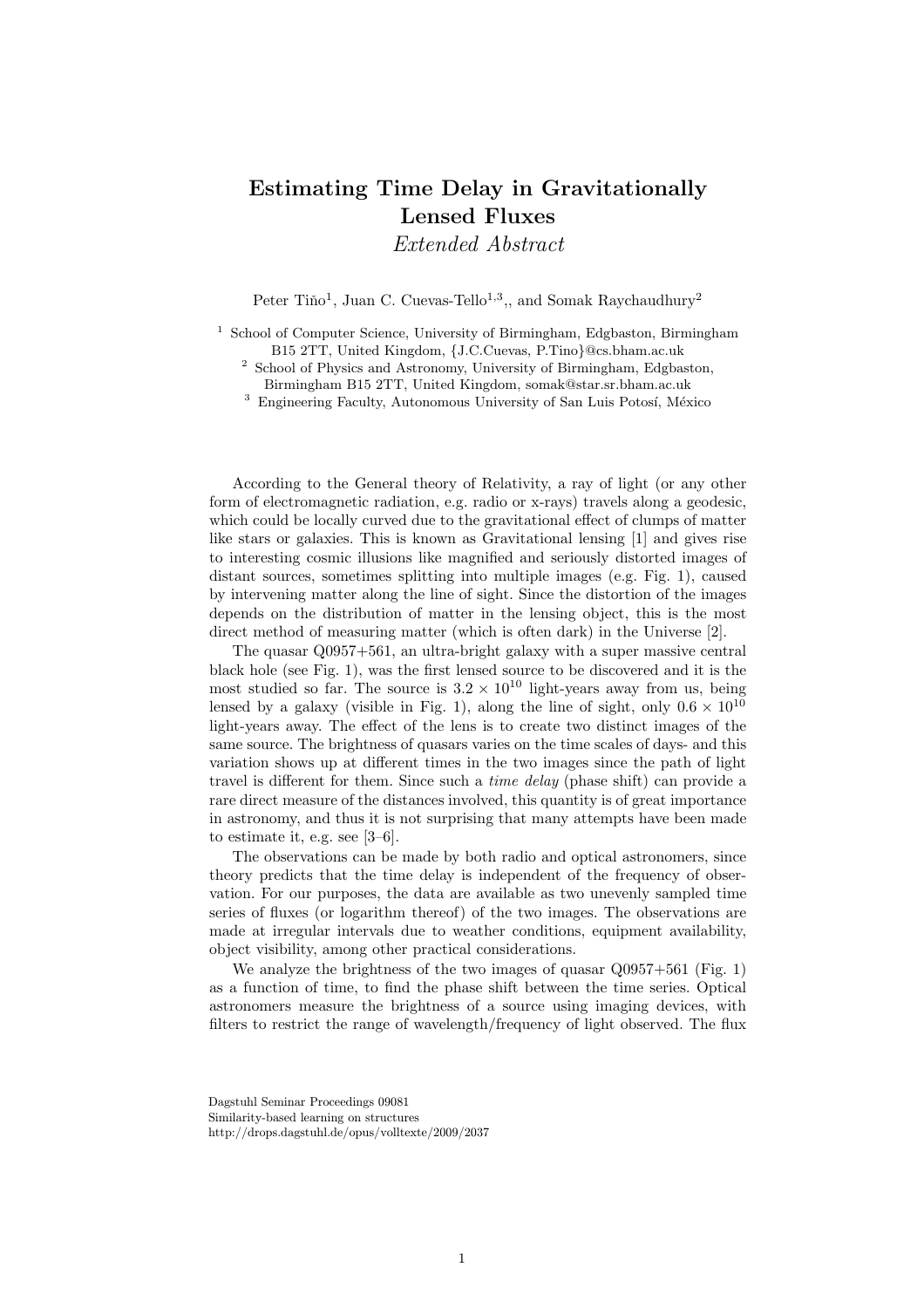

Fig. 1. Quasar Q0957+561. (a) Image taken by the Hubble Space telescope (http://www.cfa.harvard.edu/castles). The two point images are of the same distant quasar, 32 billion light-years away, multiply-imaged due to the gravitational effect of the "lensing" galaxy, seen as the extended object, which is along the line of sight, 6 billion light-years away from us. (b) The two time series represent the brightness of the two images (in logarithmic units (mag), such that brighter means lower values; see text) as a function time (the abscissa is measured in  $days$ ). Image A is shifted up by 0.2 mag for visualization purposes. This is data set DS3 with measurement error bars (std. deviations).

f of light from a source is expressed in logarithmic units known as magnitudes (mag), defined as mag =  $-2.5 \log_{10} f + \text{constant}$ . The errors on mag mainly measurement errors, assumed to be zero-mean Gaussian. The green  $(g)$  and red  $(r)$  bands represent measurements obtained with filters in the wavelength range 400–550 nm and 550–700 nm, respectively. We use the data sets DS1 and DS2 [5], obtained through a monitoring program at the Apache Point Observatory, New Mexico, USA, and DS3, from images taken at Fred Lawrence Whipple Observatory, Mt. Hopkins, Arizona, USA. [6].

Since the true time delay on the quasar Q0957+561 is unknown, the best way to compare the performance of methods is through a set of controlled experiments where the true time delay is known. We use optical-like artificial data to compare our approach with the commonly used dispersion spectra method. In [7], we used radio-like artificial data with an imposed time delay of 500 days over an observational season of 13.6 years.

Here, the artificial data is generated as in [7], but with an observational season of 1.3 years, 50 irregular samples, a true time delay of 5 days, an offset  $M = 0.1$ , three levels of noise of 0.03%, 0.106% and 0.466% of mag (minimum, average and maximum of DS3, respectively), and "observational" gap size of zero to five continuously missing samples per block (five blocks randomly located).